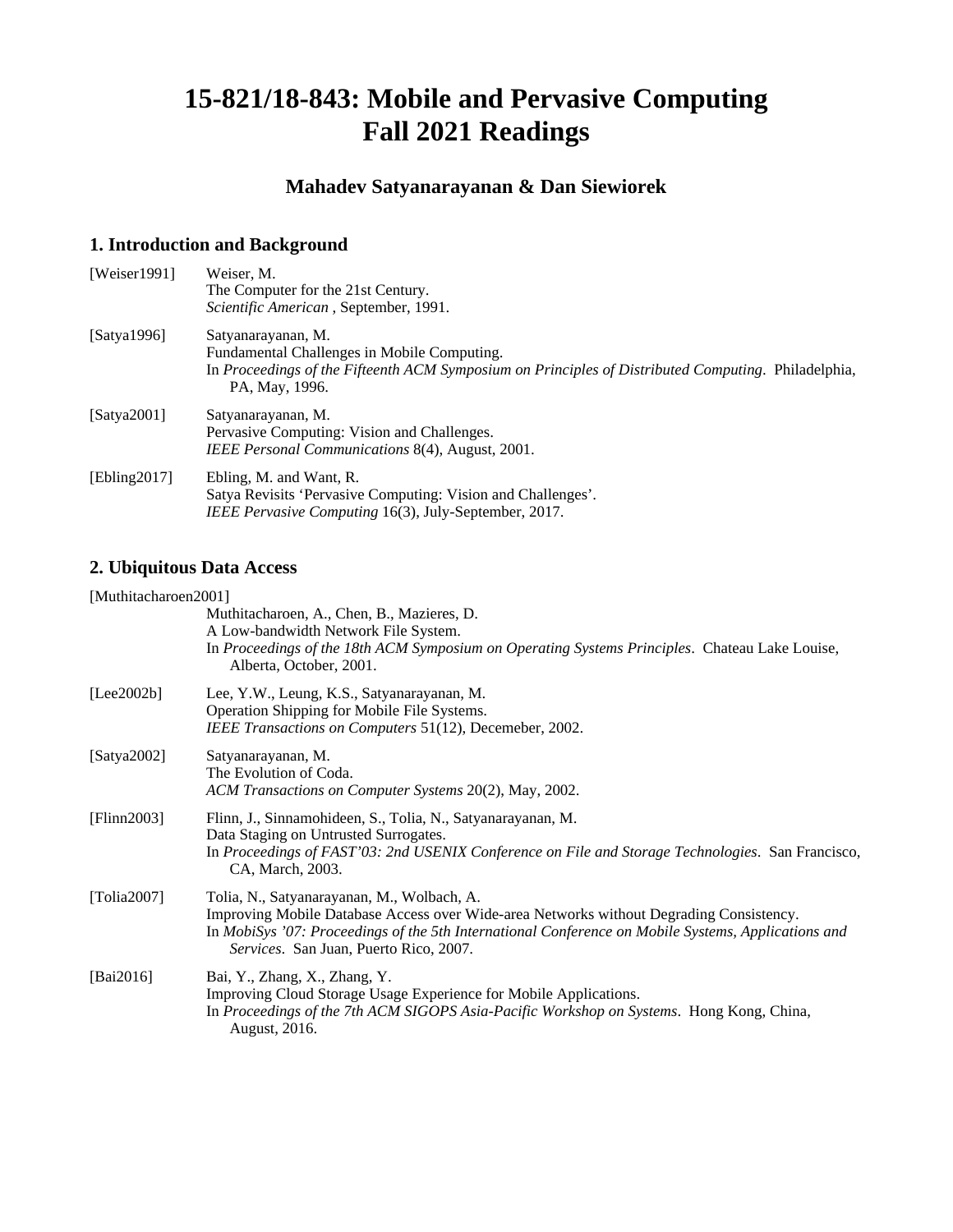## **3. Exploiting Virtual Machines**

| [ $\text{Caceres}$ 2005] | Caceres, R., Carter, C., Narayanaswami, C., Raghunath, M.<br>Reincarnating PCs with Portable SoulPads.<br>In Proceedings of the 3rd International Conference on Mobile Systems, Applications, and Services.<br>Seattle, WA, June, 2005.                                                                                |
|--------------------------|------------------------------------------------------------------------------------------------------------------------------------------------------------------------------------------------------------------------------------------------------------------------------------------------------------------------|
| [Satya2007]              | Satyanarayanan, M., Gilbert, B., Toups, M., Tolia, N., Surie, A., O'Hallaron, D., Wolbach, A., Harkes,<br>J., Perrig, A., Farber, D., Kozuch, M., Helfrich, C., Nath, P., Lagar-Cavilla, A.<br>Pervasive Personal Computing in an Internet Suspend/Resume System.<br>IEEE Internet Computing 11(2), March-April, 2007. |
| [Surie2008]              | Surie, A., Lagar-Cavilla, A., de Lara, E., Satyanarayanan, M.<br>Low-Bandwidth VM Migration via Opportunistic Replay.<br>In Proceedings of HotMobile 2008: Ninth Workshop on Mobile Computing Systems and Applications.<br>Napa Valley, CA, February, 2008.                                                            |
| [Satya2009]              | Satyanarayanan, M., Bahl, P., Caceres, R., Davies, N.<br>The Case for VM-Based Cloudlets in Mobile Computing.<br>IEEE Pervasive Computing 8(4), September--December, 2009.                                                                                                                                             |
| [Ha2013b]                | Ha, K., Pillai, P., Richter, W., Abe, Y., Satyanarayanan, M.<br>Just-in-Time Provisioning for Cyber Foraging.<br>In Proceedings of the 11th International Conference on Mobile Systems, Applications, and Services<br>(MobiSys 2013). Taipei, Taiwan, June, 2013.                                                      |
| [Ha2017]                 | Ha, K., Abe, Y., Eiszler, T., Chen, Z., Hu, W., Amos, B., Upadhyaya, R., Pillai, P., Satyanarayanan, M.<br>You Can Teach Elephants to Dance: Agile VM Handoff for Edge Computing.<br>In Proceedings of the Second IEEE/ACM Symposium on Edge Computing. San Jose, CA, October, 2017.                                   |

## **4. Resource-driven Dynamic Adaptation**

| [Noble $1997$ ]  | Noble, B.D., Satyanarayanan, M., Narayanan, D., Tilton, J.E., Flinn, J., Walker, K.R.<br>Agile Application-Aware Adaptation for Mobility.<br>In Proceedings of the 16th ACM Symposium on Operating Systems and Principles, pages 276--287.<br>Saint-Malo, France, October, 1997.                     |
|------------------|------------------------------------------------------------------------------------------------------------------------------------------------------------------------------------------------------------------------------------------------------------------------------------------------------|
| [Flinn1999]      | Flinn, J., Satyanarayanan, M.<br>Energy-aware Adaptation for Mobile Applications.<br>In Proceedings of the 17th ACM Symposium on Operating Systems and Principles. Kiawah Island, SC,<br>December, 1999.                                                                                             |
| [Martin1999]     | Martin, T.L., Siewiorek, D.P.<br>Non-ideal Battery Properties and Low Power Operation.<br>In Proceedings of the Third International Symposium on Wearable Computers. San Francisco, CA,<br>October, 1999.                                                                                            |
| [Sorber2005]     | Sorber, J., Banerjee, N., Corner, M.<br>Turducken: Hierarchical Power Management for Mobile Devices.<br>In Proceedings of the 3rd International Conference on Mobile Systems, Applications, and Services.<br>Seattle, WA, June, 2005.                                                                |
| [Cuervo $2010$ ] | Cuervo, E., Balasubramanian, A., Chok, D., Wolman, A., Saroiu, S., Chandra, R., Bahl, P.<br>MAUI: Making Smartphones Last Longer with Code Offload.<br>In Proceedings of the 8th International Conference on Mobile Systems, Applications, and Services<br>(MobiSys). San Francisco, CA, June, 2010. |
| [Balan2017]      | Balan, R., Flinn, J.<br>Cyber Foraging: Fifteen Years Later.<br>IEEE Pervasive Computing 16(3), July-September, 2017.                                                                                                                                                                                |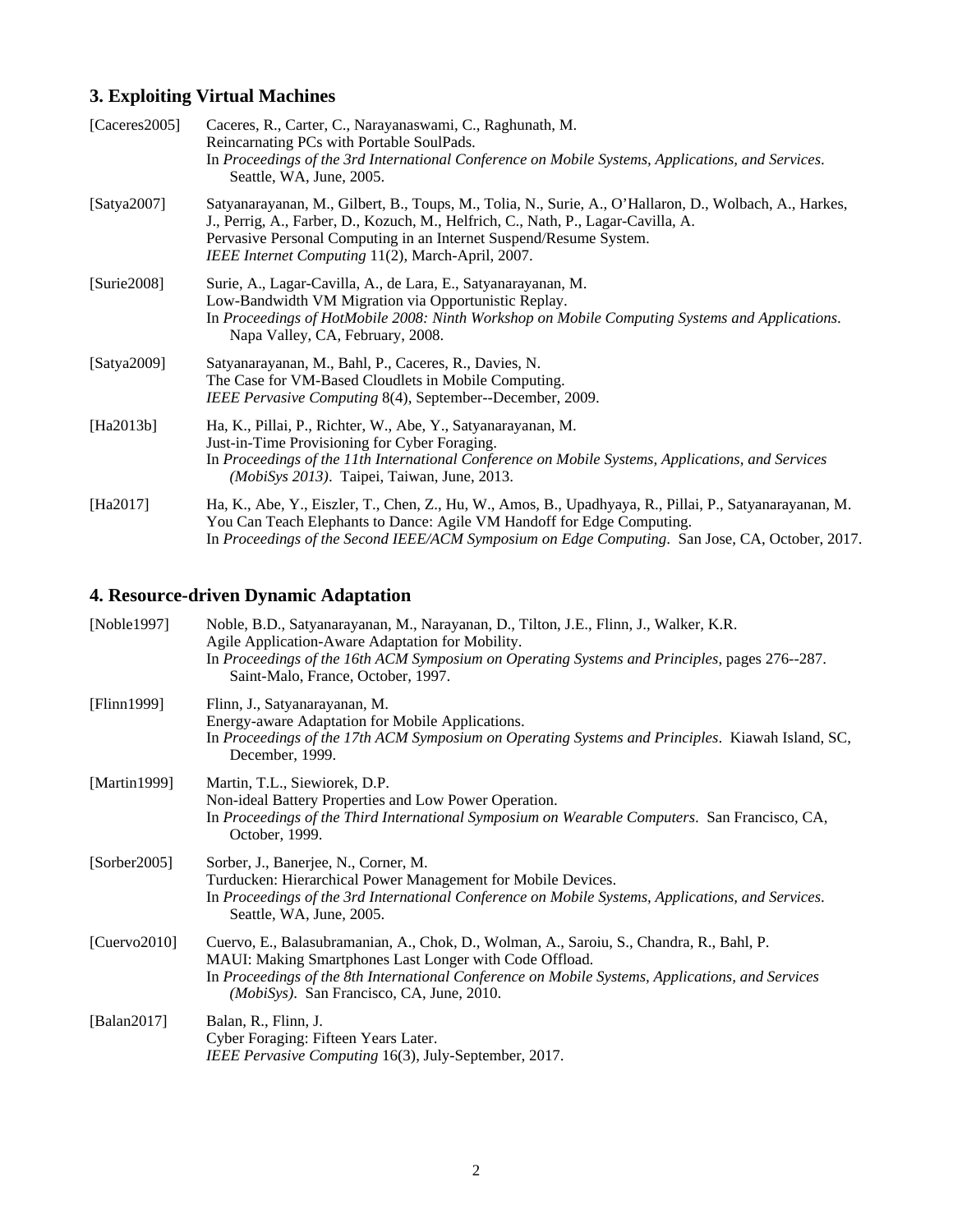## **5. Sensing & Actuation**

| [Efstratiou2007] | Efstratiou, C., Davies, N., Kortuem, G., Finney, J., Hooper, R., Lowton, M.<br>Experiences of Designing and Deploying Intelligent Sensor Nodes to Monitor Hand-Arm Vibrations in<br>the Field.<br>In MobiSys '07: Proceedings of the 5th International Conference on Mobile Systems, Applications and<br>Services. San Juan, Puerto Rico, 2007. |
|------------------|-------------------------------------------------------------------------------------------------------------------------------------------------------------------------------------------------------------------------------------------------------------------------------------------------------------------------------------------------|
| [Chebrolu2008]   | Chebrolu, K., Raman, B. Mishra, N., Valiveti, P., Kumar, R.<br>BriMon: A Sensor Network System for Railway Bridge Monitoring.<br>In Proceedings of the 6th International Conference on Mobile Systems, Applications, and Services.<br>Breckenridge, CO, June, 2008.                                                                             |
| [Hull2010]       | Hull, J., Liu, X., Erol, B., Graham, J., Moraleda, J.<br>Mobile Image Recognition: Architectures and Tradeoffs.<br>In Proceedings of the 11th Workshop on Mobile Computing Systems and Applications (HotMobile).<br>Annapolis, MD, February, 2010.                                                                                              |
| [Simoens2013]    | Simoens, P., Xiao, Y., Pillai, P., Chen, Z., Ha, K., Satyanarayanan, M.<br>Scalable Crowd-Sourcing of Video from Mobile Devices.<br>In Proceedings of the 11th International Conference on Mobile Systems, Applications, and Services<br>(MobiSys 2013). Taipei, Taiwan, June, 2013.                                                            |
| [Ha2014]         | Ha, K., Chen, Z., Hu, W., Richter, W., Pillai, P., Satyanarayanan, M.<br>Towards Wearable Cognitive Assistance.<br>In Proceedings of the Twelfth International Conference on Mobile Systems, Applications, and Services.<br>Bretton Woods, NH, June, 2014.                                                                                      |
| [Wang2017]       | Wang, J., Amos, B., Das, A., Pillai, P., Sadeh, N., Satyanarayanan, M.<br>A Scalable and Privacy-Aware IoT Service for Live Video Analytics.<br>In Proceedings of ACM Multimedia Systems. Taipei, Taiwan, June, 2017.                                                                                                                           |

# **6. Mobile Hardware Technologies**

| [Narayanaswami2002a] |                                                                                                                                                                                                                                                                   |
|----------------------|-------------------------------------------------------------------------------------------------------------------------------------------------------------------------------------------------------------------------------------------------------------------|
|                      | Narayanaswami, C., Kamijoh, K., Raghunath, M., Inoue, T., Cipolla, T., Sanford, J., Schlig, E.,<br>Venkiteswaran, S., Guniguntala, D., Kulkarni, V., Yamazaki, K.<br>IBM's Linux Watch: The Challenges of Miniaturization.<br>IEEE Computer 35(1), January, 2002. |
| [Shen $2007$ ]       | Shen, G., Li, Y., Zhang, Y.<br>MobiUS: Enable Together-viewing Video Experience Across Two Mobile Devices.<br>In MobiSys '07: Proceedings of the 5th International Conference on Mobile Systems, Applications and<br>Services. San Juan, Puerto Rico, 2007.       |
| [Lee2008]            | Lee, J.C.<br>Hacking the Nintendo Wii Remote.<br>IEEE Pervasive Computing 7(3), July-September, 2008.                                                                                                                                                             |
|                      | [McCaffrey2008] McCaffrey, C., Chevalerias, O., O'Mathuna, C., Twomey, K.<br>Swallowable-Capsule Technology.<br>IEEE Pervasive Computing 7(1), January-March, 2008.                                                                                               |
|                      | [McDonnell2010] McDonnell, J., Waters, J., Loh, W., Castle, R., Dickin, F., Balinsky, H., Shepherd, K.<br>Memory Spot: A Labeling Technology.<br>IEEE Pervasive Computing 9(2), April-June, 2010.                                                                 |
| [Siewiorek2017]      | Siewiorek, D.<br>Wearable Computing: Retrospectives on the First Decade.<br><i>GetMobile</i> 21(1), March, 2017.                                                                                                                                                  |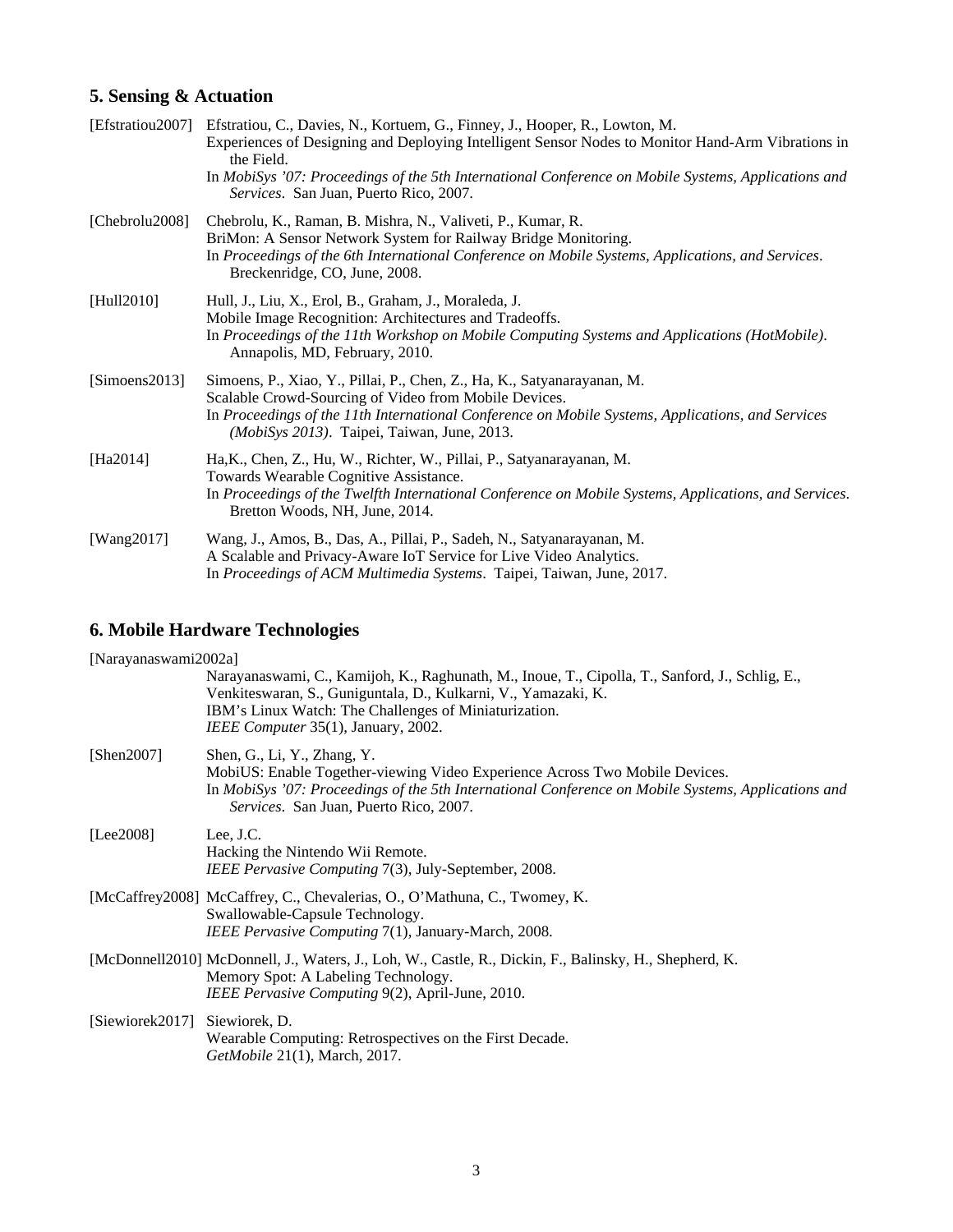### **7. Novel Wireless Technologies**

| [Bharadia2013] | Bharadia, D., McMilin, E., Katti, S.<br>Full duplex radios.<br>ACM SIGCOMM computer communication review 43(4), August, 2013.                                                                                             |
|----------------|---------------------------------------------------------------------------------------------------------------------------------------------------------------------------------------------------------------------------|
| [Liu2013]      | Liu, V., Parks, A., Talla, V., Gollakota, S., Wetherall, D., Smith, J. R.<br>Ambient backscatter: wireless communication out of thin air.<br>ACM SIGCOMM Computer Communication Review 43(4), August, 2013.               |
|                | [Rappaport2013] Rappaport, T. S., Sun, S., Mayzus, R., Zhao, H., Azar, Y., Wang, K., Gutierrez, F.<br>Millimeter wave mobile communications for 5G cellular: It will work!<br><i>IEEE Access</i> 1, 2013.                 |
| [Boccardi2014] | Boccardi, F., Heath, R. W., Lozano, A., Marzetta, T. L., Popovski, P.<br>Five disruptive technology directions for 5G.<br>IEEE Communications 52(2), 2014.                                                                |
| [Tian2016]     | Tian, Z., Wright, K., Zhou, X.<br>The darklight rises: Visible light communication in the dark.<br>In Proceedings of the 22nd Annual International Conference on Mobile Computing and Networking.<br>October, 2016.       |
| [Eletreby2017] | Eletreby, R., Zhang, D., Kumar, S., Yagan, O.<br>Empowering low-power wide area networks in urban settings.<br>In Proceedings of the Conference of the ACM Special Interest Group on Data Communication. August,<br>2017. |

### **8. Energy Harvesting**

| [Paradiso2005]  | Paradiso, J., Starner, T.<br>Energy Scavenging for Mobile and Wireless Electronics.<br>IEEE Pervasive Computing 4(1), 2005.                                                                                                         |
|-----------------|-------------------------------------------------------------------------------------------------------------------------------------------------------------------------------------------------------------------------------------|
| [Philipose2005] | Philipose, M., Smith, J.R., Jiang, B., Mamishev, A., Roy, S., Sundara-Rajan, K.<br>Battery-free Wireless Identification and Sensing.<br>IEEE Pervasive Computing 4(1), January-March, 2005.                                         |
| [Want $2006$ ]  | Want, R.<br>An Introduction to RFID Technology.<br>IEEE Pervasive Computing 5(1), January-March, 2006.                                                                                                                              |
| [Gollakota2014] | Gollakota, S., Reynolds, M.S., Smith, J.R., Wetherall, D.J.<br>The Emergence of RF-Powered Computing.<br><i>IEEE Computer</i> 47(1), 2014.                                                                                          |
| [Lucia $2017$ ] | Lucia, B., Balaji, V., Colin, A., Maeng, K., Ruppel, E.<br>Intermittent Computing: Challenges and Opportunities.<br>In Proceedings of the 2nd Summit on Advances in Programming Languages (SNAPL 2017). Dagstuhl,<br>Germany, 2017. |
| [Patel2017]     | Patel, S., Smith, J.<br>Powering Pervasive Computing Systems.<br>IEEE Pervasive Computing 16(3), July-September, 2017.                                                                                                              |

### **9. Security & Privacy**

[Beresford2003] Beresford, A.R., Stajano, F. Location Privacy in Pervasive Computing. *IEEE Pervasive Computing* 2(1), January-March, 2003.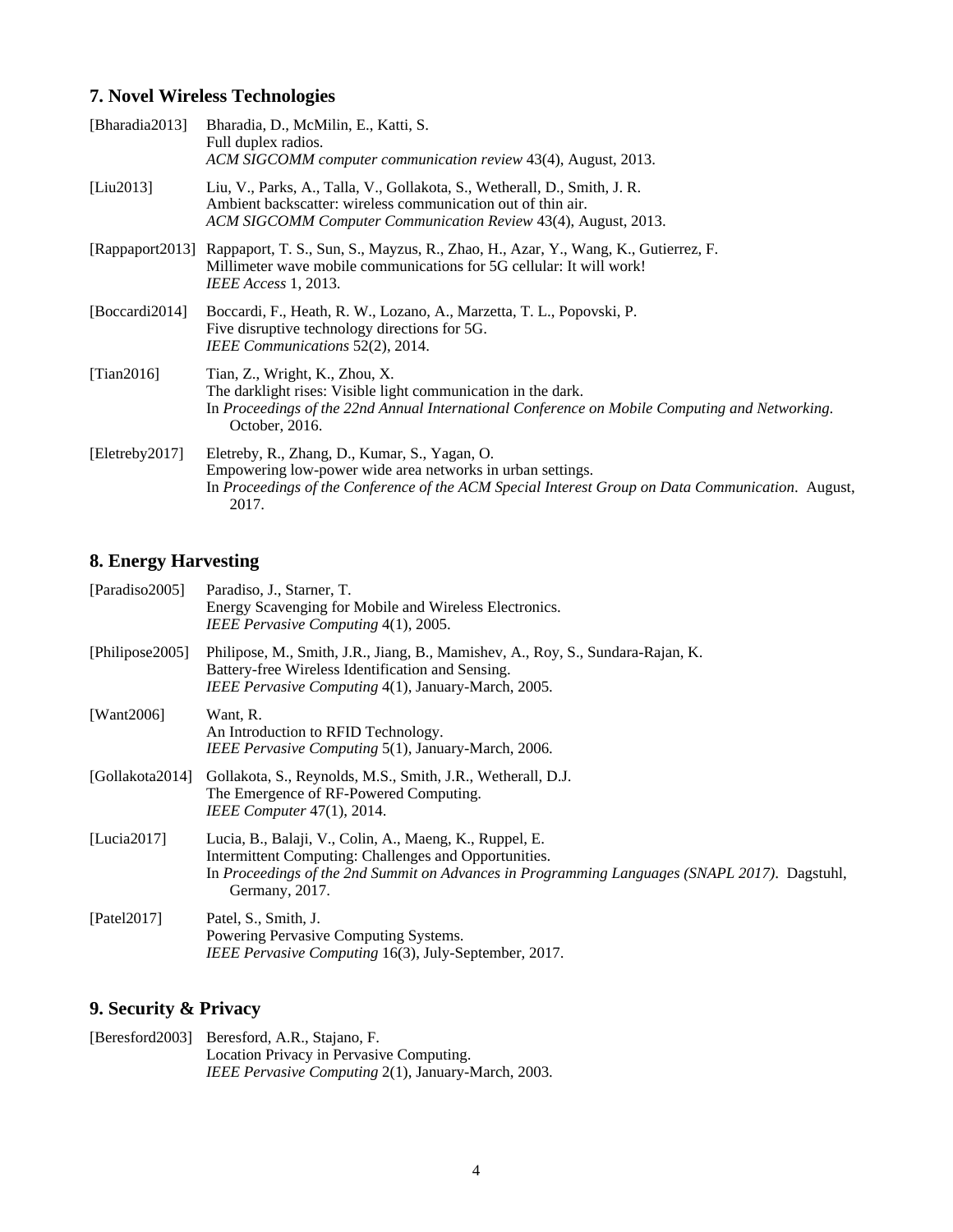| [Corner2003]   | Corner, M.D., Noble, B.D.<br>Protecting Applications with Transient Authentication.<br>In Proceedings of MobiSys 2003: The First International Conference on Mobile Systems, Applications,<br>and Services. San Francisco, CA, May, 2003.                                                                             |
|----------------|-----------------------------------------------------------------------------------------------------------------------------------------------------------------------------------------------------------------------------------------------------------------------------------------------------------------------|
| [Surie2007]    | Surie, A., Perrig, A., Satyanarayanan, M., Farber, D.<br>Rapid Trust Establishment for Pervasive Personal Computing.<br>IEEE Pervasive Computing 6(4), October-December, 2007.                                                                                                                                        |
| [Enck2010]     | Enck, W., Gilbert, P., Chun, B., Cox, L., Jung, J., McDaniel, P., Sheth, A.<br>TaintDroid: an Information-flow Tracking System for Realtime Privacy Monitoring on Smartphones.<br>In Proceedings of OSDI'10: the 9th USENIX Conference on Operating Systems Design and<br><i>Implementation.</i> Vancouver, BC, 2010. |
|                | [Geambasu2011] Geambasu, R., John, J., Gribble, S., Kohno, T., Levy, H.<br>KeyPad: An Auditing File System for Theft-Prone Devices.<br>In <i>Proceedings of EuroSys 2011</i> . Salzburg, Austria, April, 2011.                                                                                                        |
| [Hong $2017$ ] | Hong, J.<br>The Privacy Landscape of Pervasive Computing.<br>IEEE Pervasive Computing 16(3), July-September, 2017.                                                                                                                                                                                                    |

#### **10. Location & Context Awareness**

| [Ward1997]       | Ward, A., Jones, A., Hopper, A.<br>A New Location Technique for the Active Office.<br>IEEE Personal Communications 4(5), October, 1997.                                                                              |
|------------------|----------------------------------------------------------------------------------------------------------------------------------------------------------------------------------------------------------------------|
| [Anhalt $2001$ ] | Anhalt, J., Smailagic, A., Siewiorek, D., Gemperle, F., Salber, D., Weber, S., Beck, J., Jennings, J.<br>Toward Context-Aware Computing: Experiences and Lessons.<br>IEEE Intelligent Systems 16(3), May/June, 2001. |
| [Davies $2001$ ] | Davies, N., Cheverst, K., Mitchell, K., Efrat, A.<br>Using and Determining Location in a Context-Sensitive Tour Guide.<br>IEEE Computer 33(8), August, 2001.                                                         |
|                  | [Hightower2001] Hightower, J., Boriello, G.<br>Location Systems for Ubiquitous Computing.<br>IEEE Computer 33(8), August, 2001.                                                                                      |
| [Harle $2005$ ]  | Harle, R., Hopper, A.<br>Deploying and Evaluating a Location-Aware System.<br>In Proceedings of the 3rd International Conference on Mobile Systems, Applications, and Services.<br>Seattle, WA, June, 2005.          |
|                  | [Cranshaw2012] Cranshaw, J., Schwartz, R., Hong, J.I., Sadeh, N.<br>The Liveboods Project: Utilizing Social Media to Understand the Dynamics of a City                                                               |

The Livehoods Project: Utilizing Social Media to Understand the Dynamics of a City. In *Proceedings of the Sixth International AAAI Conference on Weblogs and Social Media*. 2012.

#### **11. Design Methodologies & Infrastructure**

[Gemperle1998] Gemperle, F., Kasabach, C., Stivoric, J., Bauer, M., Martin, R. Design for Wearability. In *Proceedings of the Second International Symposium on Wearable Computers*. Pittsburgh, PA, October, 1998.

[Narayanaswami2002b]

Narayanaswami, C., Raghunath, M.T. Designing a New Form Factor for Wearable Computing. *IEEE Pervasive Computing* 1(4), October-December, 2002.